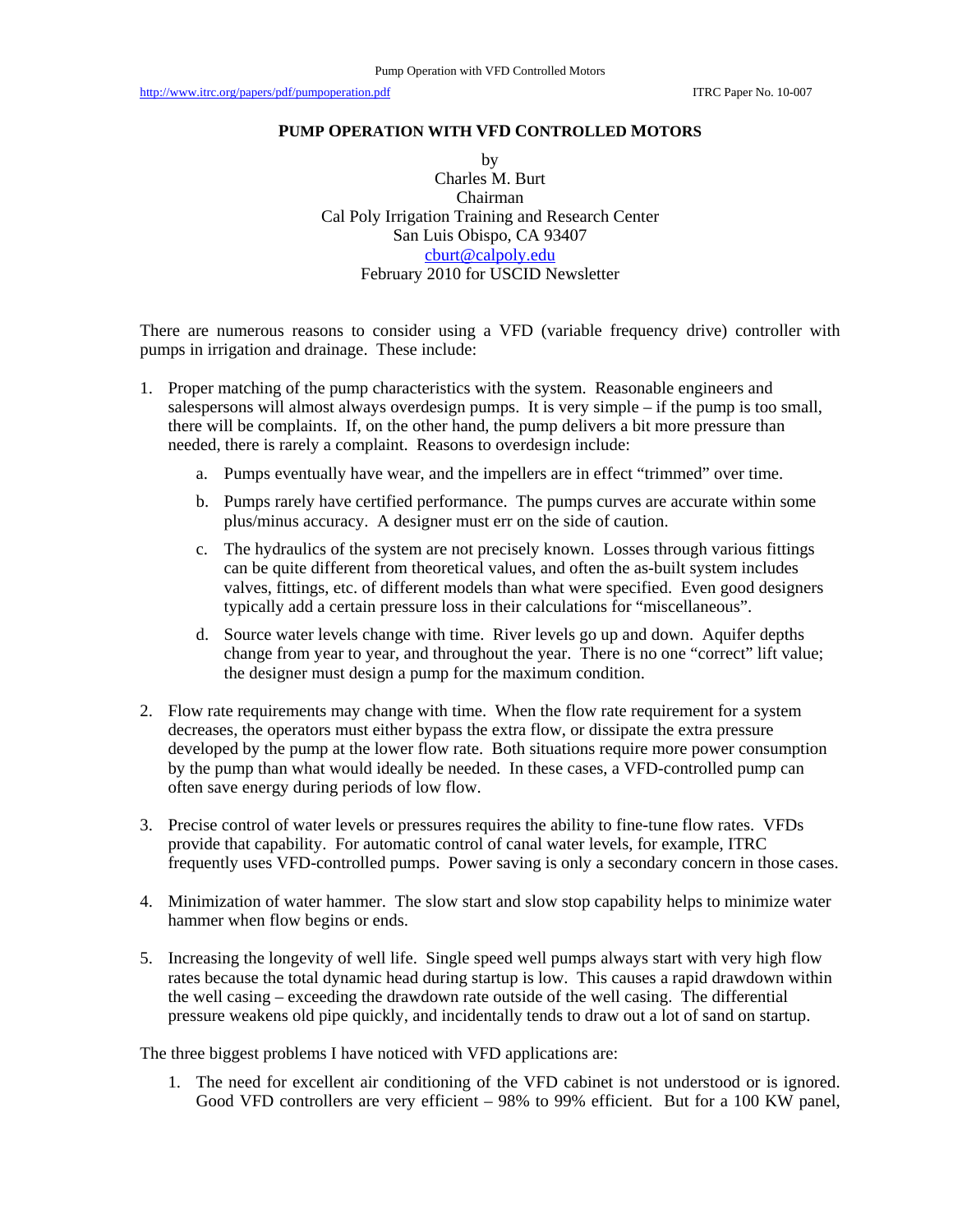http://www.itrc.org/papers/pdf/pumpoperation.pdf ITRC Paper No. 10-007

this is equivalent to a 1-2 KW heater operating inside the cabinet. Heat is death on VFD controller electronics.

- 2. VFD controllers are sometimes undersized. A rule of thumb is to upsize the controller by one size above the motor rating. A motor may be  $90 - 94\%$  efficient, and often motors are overloaded. It's simple math – with a 5% overload on a 100 HP motor that's 94% efficient, the VFD controller needs to supply  $100 \text{ HP}$ /.94/.95 = 112 HP. A 100 HP VFD controller can't do it. Although VFD controllers are rated in terms of volts and amps, think "125 HP controller for a 100 HP motor".
- 3. Low quality VFD controllers have numerous problems including low efficiency, noise, dirty power quality, and even such simple things as not being able to supply a power cable longer than 10 feet between the controller and the motor.

Another common error is thinking that the affinity laws are easy to use for predicting power savings. The affinity laws for pumps that relate power, head, and flow are only useful for drawing new pump curves at various RPMs. They cannot be used, by themselves, to estimate power savings. To estimate power savings, one must overlay the system curve on the family of pump curves, as seen in Figure 1. Figure 1 illustrates several points about VFD control of pump motors that can be useful to know for automation projects.



Figure 1. System curve overlain on pump curves of various RPMs. Pump curves were developed in software available from Goulds Pump.

Points from Figure 1 include:

- 1. Figure 1 illustrates a common irrigation district situation in which there is a static lift from the source to the discharge. In this case, it is about 40'.
- 2. The RPM at zero flow rate is not zero. Rather, in this case it is about 590 RPM, which is 67% of the maximum (880 RPM) shown on the pump curves. This is important, because the fan that cools the motor should still be effective at 67% speed.